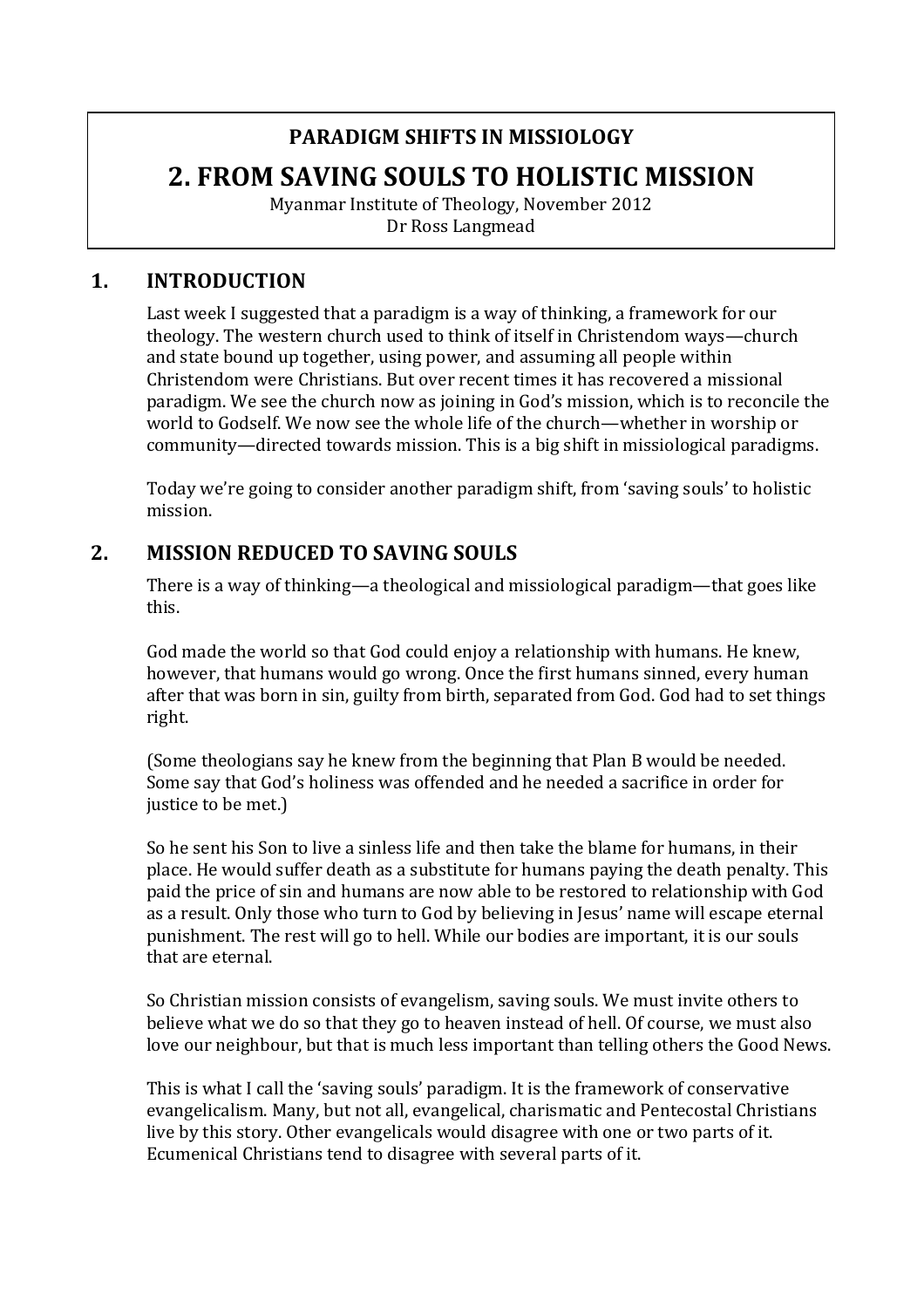### **3. HOW THE VISION OF THE KINGDOM WAS NARROWED**

How did this story come to be strong in the history of the church? I'm going to suggest six factors. This paradigm is not just recent; it's been there all along in the life of the church. But from the beginning others have been telling a bigger story, and that bigger story is being accepted by more and more Christians today. Why did the story of God's mission become so narrow?

### **a. Choosing Narrowly from the Bible**

One reason is that many people read the Bible narrowly.

When we interpret the Bible, how should we go about it? If it is a matter of choosing just one verse—what we call 'proof texting'—we can prove almost anything. If we study the Bible in depth we discover that it consist of many documents put together over thousands of years and written by many people. Even though it is inspired, it is written by humans. We need to understand which parts are poetry and which are law, which parts are the words of Jesus and which parts are remembered by the church and written down decades later.

One good principle is to interpret things through the eyes of Jesus. Jesus is the hermeneutical key, we say.

Another principle is to stand back and look at the whole story.

To take an example, in parts of the Old Testament God seems to tell Israel to kill other people brutally (e.g., Deut  $2:31-34$ ; Deut  $7:1-6$ ). And in the Psalms we find vengeful thinking, a desire to pay back those who do evil. How do we interpret this? I suggest we read back through the lens of Jesus' command to love our enemies (Mt 5:44). I suggest we also listen to God telling Israel to seek justice and love mercy (Micah 6:8). Then we can see the brutal and vengeful passages as an expression of Israel's partial understanding of God, rather than take it as 'gospel' and act upon it.

It is similar with the passages on atonement and sacrifice. Animal sacrifice was an important part of Ancient Israel's religious practice, an offering to God to make God happy. The Hebrew word *kaphar*, atonement, occurs seventy-eight times in the Old Testament. So it is not surprising that the death of Jesus should be referred to on four occasions as a sacrifice for human  $sin$  (Heb 2:17, 1  $ln$  2:2, 1 In 4:10 and Rom 3:25).

Before we settle on sacrificial atonement as the only metaphor for Jesus' death, however, we need to remember that other images for Jesus' death are used.

One is Christ as victorious over sin—his death was a cosmic victory.

Another is Jesus as a moral influence, showing God's love to us so strongly that we respond in gratitude and are transformed.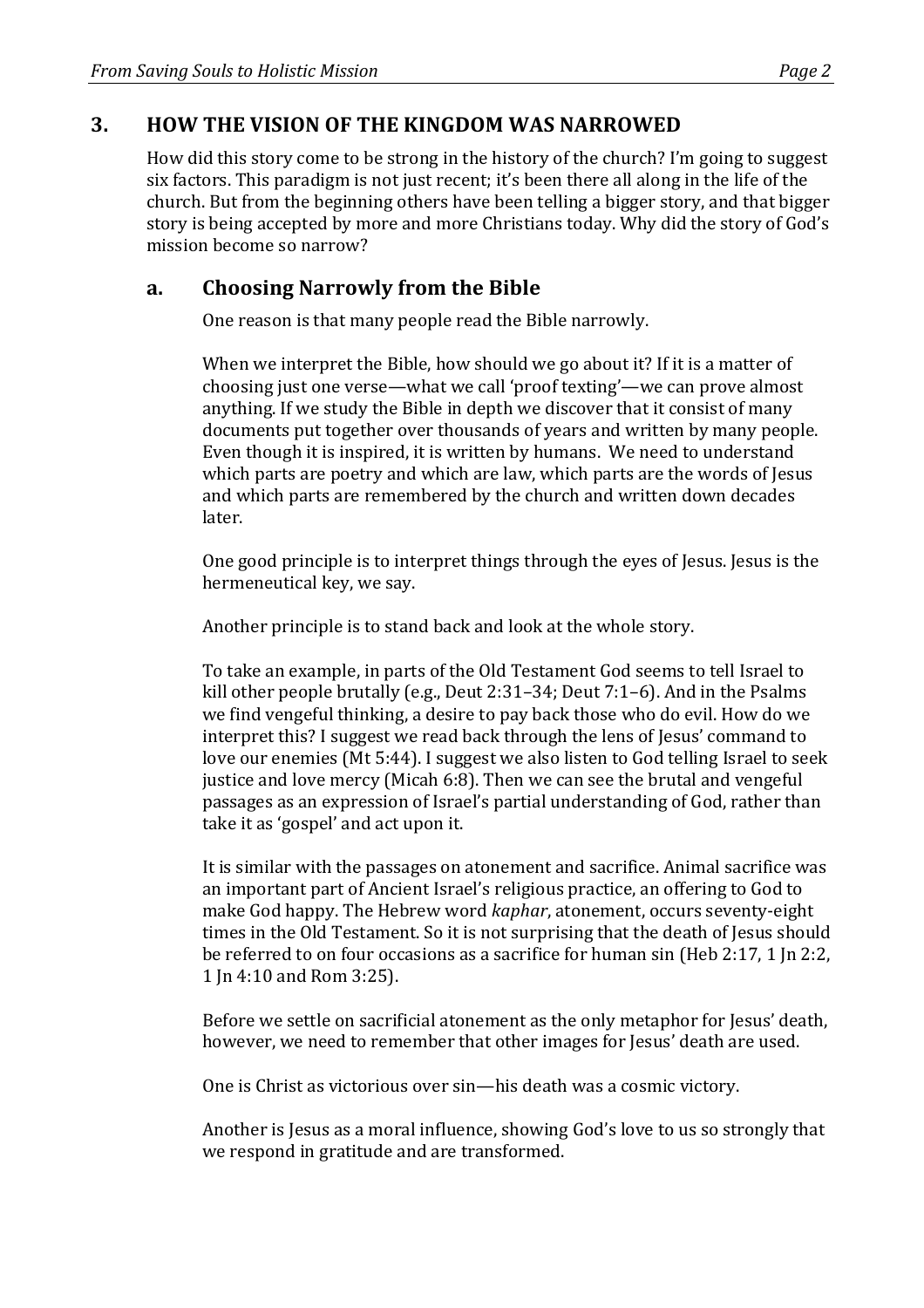These three metaphors—sacrifice, victory and influence—are each in the Bible and can be seen as trying to describe a mystery that cannot be fully understood. Many theologians argue that we need them all because each has strengths and limitations. $1$ 

### **b. Narrowing God's Concern to Humans Alone**

Christians have often paid so much attention to God's love for humans that they have ignored the rest of creation. Genesis 1 can give the impression that everything leads to humans at the top, and we are all that matters to God. The famous philosopher, Ludwig Feuerbach, criticised Christians for this humancentredness (known as anthropocentrism): 'Nature, the world, has no value, no interest for Christians. The Christian thinks only of himself and the salvation of his soul.'<sup>2</sup>

### **c. Narrowing Salvation to the Church**

Often in the first thousand years the church claimed that you could not be saved unless you were in the church. In 1302 the pope issued an even stronger statement saying that unless you obeyed the pope you couldn't receive salvation. If a person held the wrong opinion they could be excommunicated, that is, thrown out of the church. Then, it was believed, they would go to hell.

During the Second Vatican Council in the 1960s, the Catholic view changed a bit. It is now accepted that God may be at work outside the church, even in other religions. But the question is not settled clearly in the Catholic church<sup>3</sup> and is debated by Christians in other circles.

# **d. Narrowing Humanity to Our Soul**

 

In the Bible humans are made up of body, mind and spirit but are seen as one being, not separated. This is often called the Hebrew view of the human being.

But some Christians, including some of the Early Fathers, have reduced humans to spiritual beings. They have been influenced by the Greek view of the human being, which separates spirit from matter.

Origen (who lived in the 3rd century) saw humans as souls in exile from heaven, trapped in a material body, which dissolves when we die and go to heaven. For Origen, the body is like a temporary prison. It is not an essential part of us. This reduces humanity to souls trapped in bodies.

<sup>&</sup>lt;sup>1</sup> Daniel L Migliore, *Faith seeking understanding: An introduction to Christian theology*, 2nd ed. (Grand Rapids: Eerdmans, 2004), 182-187.

<sup>&</sup>lt;sup>2</sup> Ludwig Feuerbach, *The essence of Christianity*, 2nd ed. (Amherst, NY: Prometheus, 1989 (1843)), 287; cited in Migliore, *Faith seeking understanding*, 94.

 $3$  See a more conservative view put forward in a recent Vatican declaration: Congregation for the Doctrine of the Faith, *Dominus Iesus: On the unicity and salvific universality of Jesus Christ and the Church* (Rome: The Vatican, 2000), available at

http://www.vatican.va/roman\_curia/congregations/cfaith/documents/rc\_con\_cfaith\_doc\_20000806\_dominusiesus\_en.html.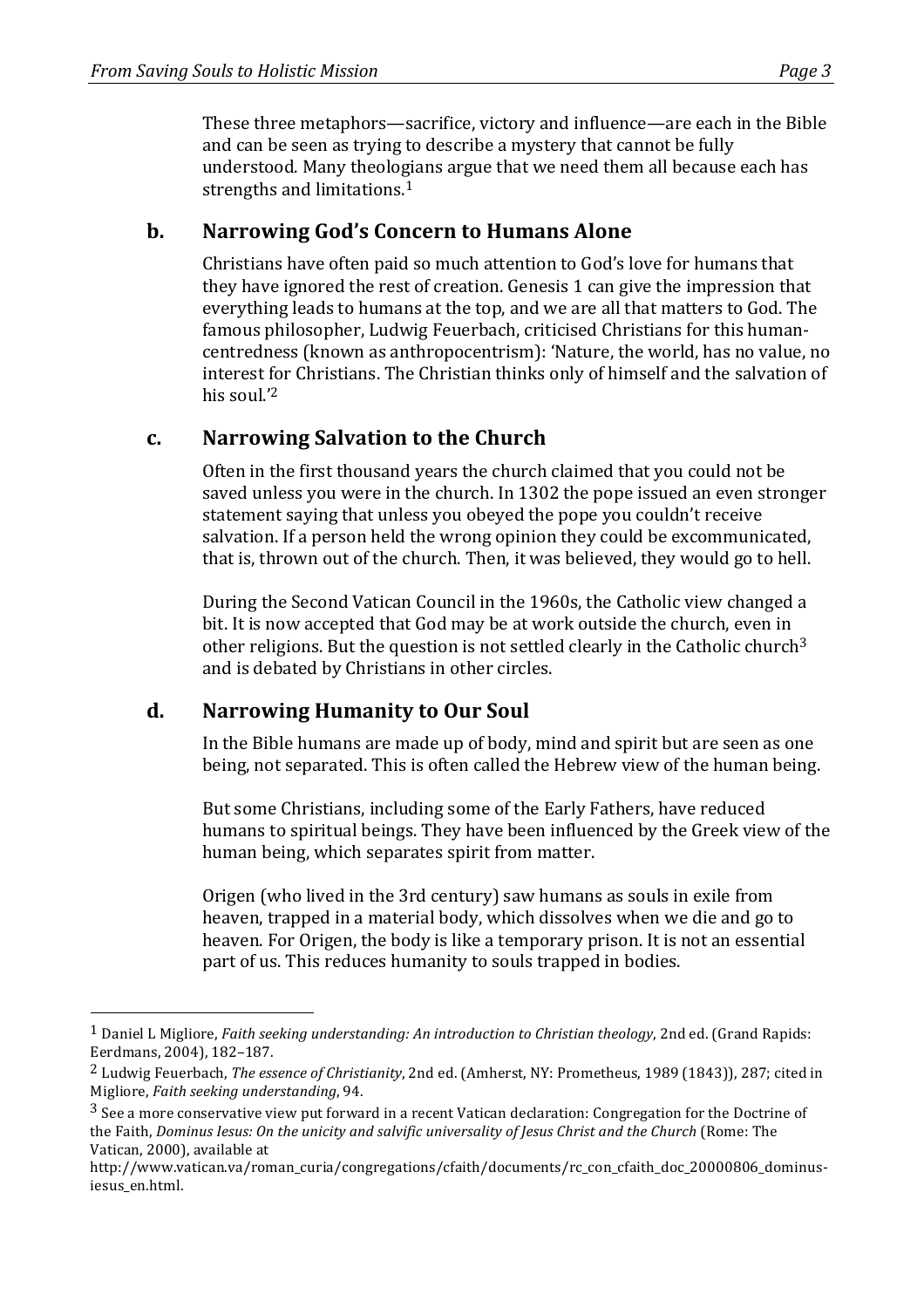Mission then becomes reduced to saving souls. It only serves the 'spiritual needs' of people.<sup>4</sup>

### **e. Narrowing Christ's Work to Personal Atonement**

Paul tells us in 2 Corinthians 5:19 that 'in Christ God was reconciling the world to Godself'. God's plan, we read in Ephesians 1:10, is 'to gather up all things in him, things in heaven and things on earth'. God's reconciliation is as big as the universe. It is cosmic as well as personal.

But the church has often focused on the individual being reconciled to God. And not only this, it has focused on the simple fact of conversion, and forgotten to emphasise the changed life. We have often forgotten that we become followers of Jesus so that our lives may be transformed and may transform others and the world.

The English word 'atonement' comes from putting three words together: atone-ment. In other words, humans and God are at one again (reconciled). This is just part of many dimensions of transformation. It is just the beginning of a life lived in relationship with God.

# **f. Evangelicals Gradually Narrowing Their Vision**

The modern evangelical wing of the church grew from a strong desire to share the Good News of Jesus, which is very good. It is usually agreed that it began in the 18th century, with great preachers such as John Wesley. For the 18th and most of the 19th century evangelicals had a broad vision, including seeking justice and showing compassion on the poor.

But from the second half of the 19th century evangelicals were concerned about liberal Christianity. Liberals seemed to question the Bible. They rejected some Christian beliefs that the evangelicals held to. And they emphasised the social side of the gospel—justice, peace and compassion.

In reacting against liberalism, the evangelicals narrowed their vision of mission.<sup>5</sup> It now became evangelism only and not seeking justice. Or, evangelism came first and social action a long way behind in second.

As a result of factors like these many Christians have worked under the mission paradigm of 'saving souls', where the main aim of mission is to get people into the church so that their souls will one day be in heaven rather than in hell. It is true that the decision for Christ is important. And the 'spiritual' dimension is important. But many other aspects of Christian mission are forgotten in this paradigm.

 

<sup>&</sup>lt;sup>4</sup> Paul G Hiebert, *Anthropological insights for missionaries* (Grand Rapids: Baker, 1985), 24.

<sup>&</sup>lt;sup>5</sup> Timothy Chester, *Awakening to a world of need: The recovery of evangelical social concern* (Leicester, UK: Inter-Varsity Press, 1993); David O Moberg, *The great reversal: Evangelism and social concern*, Rev. ed. (Philadelphia: Holman, 1977).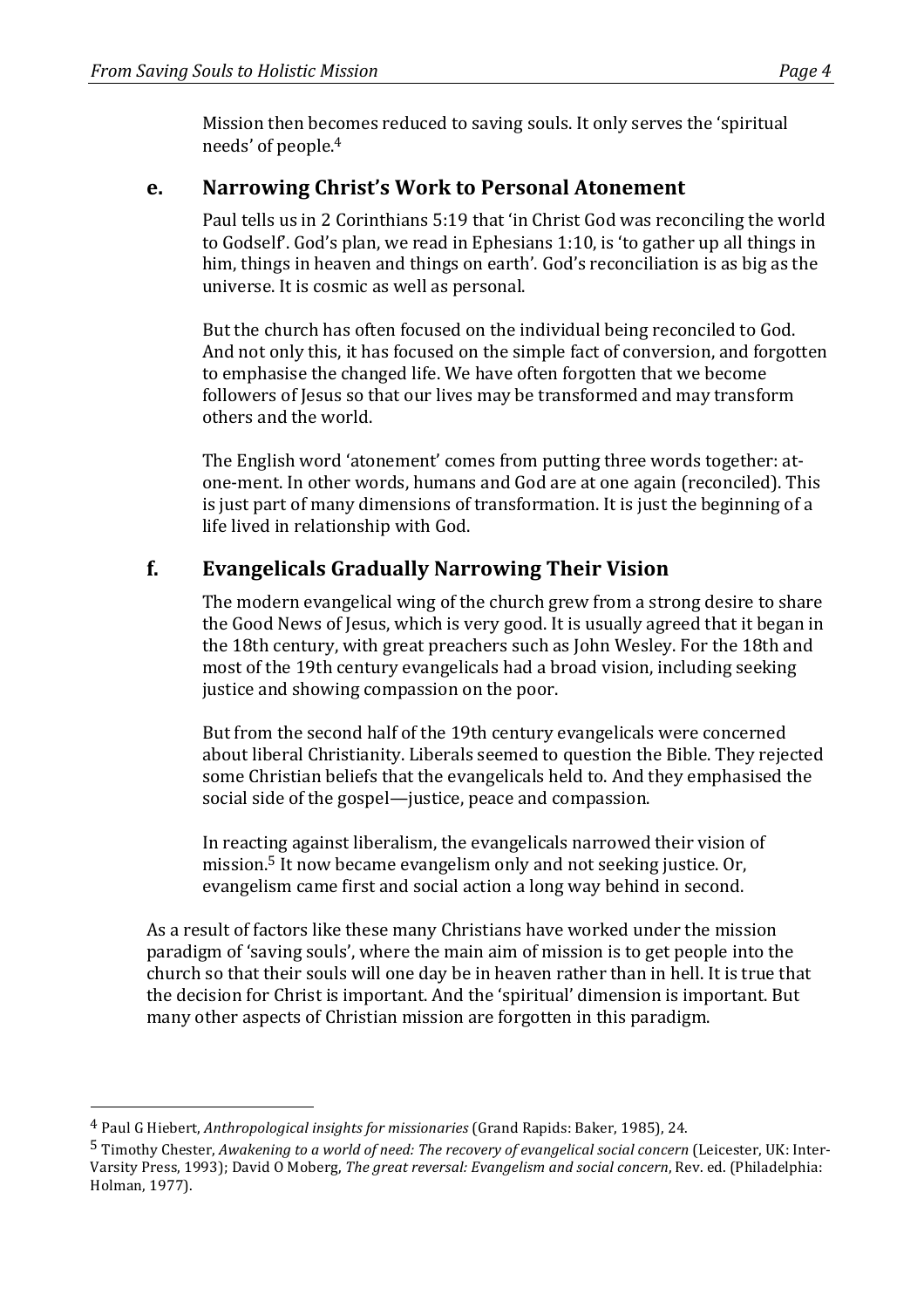# **4. THE PARADIGM SHIFT: A BIGGER VISION OF GOD'S MISSION**

All along there have been Christians who have had a different way of thinking, a broader missiological paradigm. I'll mention some recent shifts in paradigm.

Since the *World Council of Churches* was formed in 1948 it has grappled with the nature of mission. It has been sensitive to the condition of the poor and the oppressed. It has affirmed the social dimensions of the gospel. Since the 1970s it has used the phrase 'justice, peace and the integrity of creation' to describe what we long for as **Christians** 

The *Lausanne Movement* is the biggest group of evangelicals, meeting regularly since its first congress in Lausanne, Switzerland, in 1974. The Lausanne Covenant broadened the evangelical vision of mission and began a shift in paradigm. It said, 'evangelism and socio-political involvement are both part of our Christian duty'.<sup>6</sup> It saw evangelism and justice-seeking as two separate things, with evangelism 'primary', that is, more important.<sup>7</sup> This is called the 'two-mandate' view. While it affirms both evangelism and social action, it is not yet holistic.

It was the *Radical Discipleship Group at Lausanne* who expressed the need for a paradigm shift to holistic mission most clearly. They said that the gospel 'is Good News of liberation, of restoration, of wholeness, and of salvation that is personal, social, global and cosmic.'<sup>8</sup> They said there is no division in the Bible between the Good News spoken and the Good News made visible in the lives of God's people.<sup>9</sup>

In the writings of Samuel Escobar (from Peru),  $10$  René Padilla (from Argentina),  $11$ Vinay Samuel (India) and Chris Sugden(UK)<sup>12</sup> we find the idea of *holistic mission*—or 'integral mission'— developed. (The two words mean the same thing: the many dimensions of mission seen as one mission, an integrated whole.)

A large group of evangelical aid agencies, more than 500 of them, including TEAR and World Vision, formed a network in 2001 to promote integral mission. It is called the Micah Network,<sup>13</sup> inspired by Micah 6:8:

 

<sup>&</sup>lt;sup>6</sup> 'The Lausanne Covenant', in *Let the earth hear his voice: International Congress on World Evangelization,* Lausanne, Switzerland, Official reference volume, ed. J D Douglas (Minneapolis: World Wide, 1975), available at http://www.lausanne.org/en/documents/lausanne-covenant.html, 3-9, see paragraph 5.

 $\frac{7}{7}$  'The Lausanne Covenant', paragraph 6.

<sup>8</sup> Theology and implications of radical discipleship', in *Let the earth hear his voice: International Congress on World Evangelization, Lausanne, Switzerland, ed.* J D Douglas (Minneapolis: World Wide, 1975), available at http://www.lausanne.org/docs/lau1docs/1294.pdf, 1294.

 $9$  'Theology and implications of radical discipleship', 1294.

<sup>10</sup> Samuel Escobar, *A* time for mission: The challenge for global Christianity (Leicester, UK: Inter-Varsity Press, 2003).

<sup>&</sup>lt;sup>11</sup> C René Padilla, 'Holistic mission', in *Holistic mission (Occasional Paper No. 33, 2004 Lausanne Forum on World Evangelization, Pattaya, Thailand)*, ed. Evvy Hay Campbell (Geneva: Lausanne Committee on World Evangelization, 2004), available at http://www.lausanne.org/documents/2004forum/LOP33\_IG4.pdf.

<sup>&</sup>lt;sup>12</sup> Vinay Samuel and Chris Sugden, eds. *Mission as transformation: A theology of the whole gospel* (Oxford: Regnum, 1999).

<sup>13</sup> Micah Network, www.micahnetwork.org.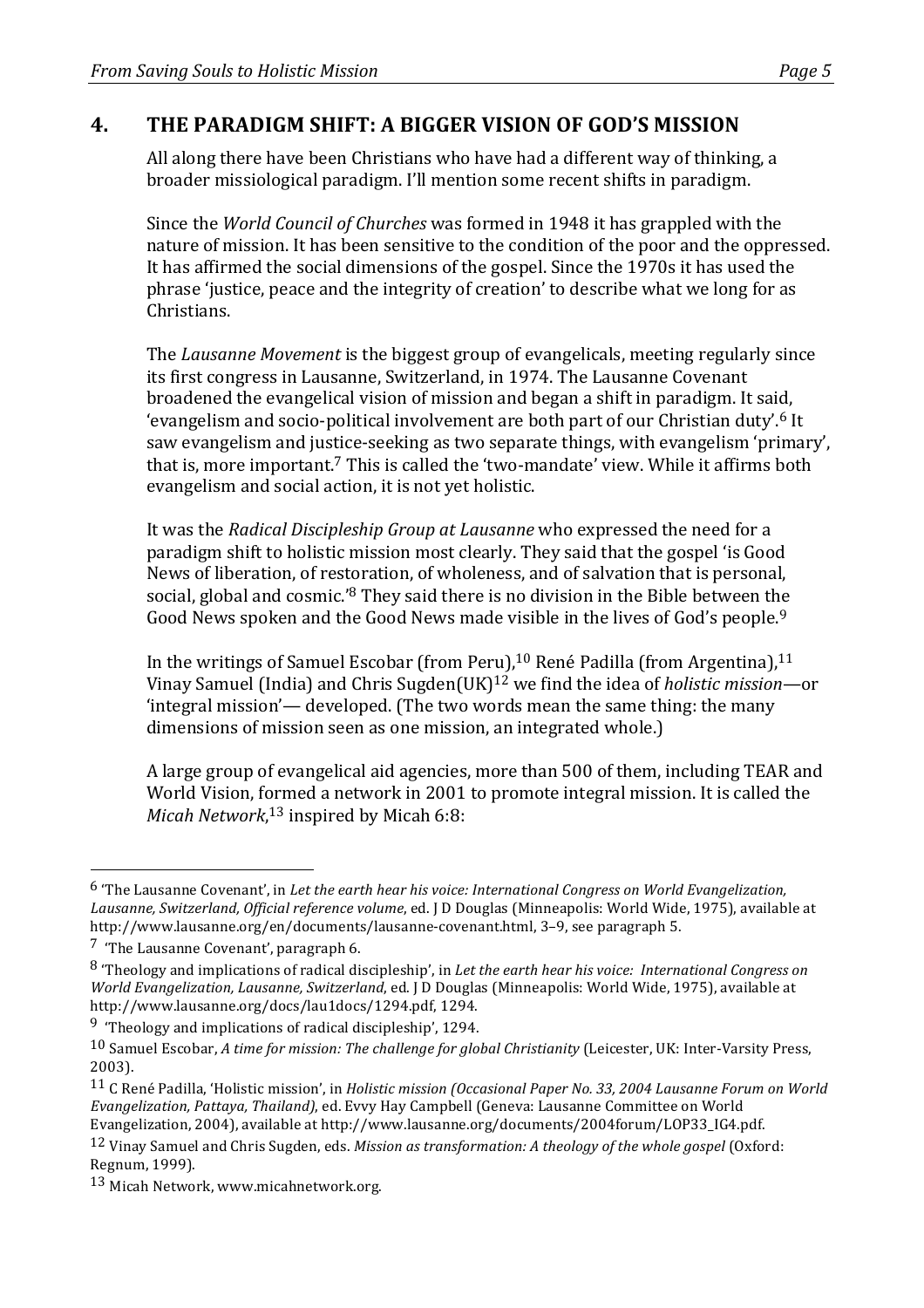He has told you, men and women, what is good; and what does the LORD require of you but to do justice, and to love kindness, and to walk humbly with your God?

The Micah Declaration issued by this network in 2001 defines integral mission very well. It says:

Integral mission or holistic transformation is the proclamation and demonstration of the gospel. It is not simply that evangelism and social involvement are to be done alongside each other. Rather, in integral mission our proclamation has social consequences as we call people to love and repentance in all areas of life. And our social involvement has evangelistic consequences as we bear witness to the transforming grace of Jesus Christ.<sup>14</sup>

I'm now going to outline my vision for mission in the new paradigm. What does mission look like when we see it as holistic mission?

### **5. A DEFINITION**

 

I'll try to express my vision for mission. I keep changing this definition and adding to it as I learn more, so it's a work in progress, an unfinished piece of work. It contains some of the recent rends in missiological thinking that have influenced me. You'll see straight away that it is multi-dimensional, that it has many aspects. I'll explain in a minute why it is also a holistic vision.

| The church's mission is to |                                                     | Not just each of us         |
|----------------------------|-----------------------------------------------------|-----------------------------|
|                            | co-operate in the power of the Spirit               | Spirit-empowered            |
|                            | and in the way of Jesus                             | Discipleship                |
|                            | with God's purposes                                 | The mission of God          |
|                            | to bring the whole world into relationship with God | Kingdom of God              |
|                            | through Jesus Christ,                               | Jesus' death & resurrection |
|                            | giving witness in word and deed                     | Incarnational               |
|                            | in every culture                                    | Contextual                  |
|                            | to the good news                                    | Out of joy                  |
|                            | of God's transforming power                         | The gospel as power         |
|                            | to reconcile us                                     | Reconciliation is the heart |
|                            | to God,                                             | Conversion                  |
|                            | to ourselves,                                       | Journey to wholeness        |
|                            | to each other, and                                  | Restored relationships      |
|                            | to the earth,                                       | Caring for creation         |
|                            | to overcome evil and violence,                      | Non-violent                 |
|                            | leading to love, justice and peace.                 | Love is the centre          |
|                            |                                                     |                             |

<sup>&</sup>lt;sup>14</sup> Micah Network, 'Micah declaration on integral mission', in *Justice, mercy and humility: Integral mission and the poor*, ed. Tim Chester (Carlisle: Paternoster, 2002), available at

http://www.micahnetwork.org/sites/default/files/doc/page/mn\_integral\_mission\_declaration\_en.pdf.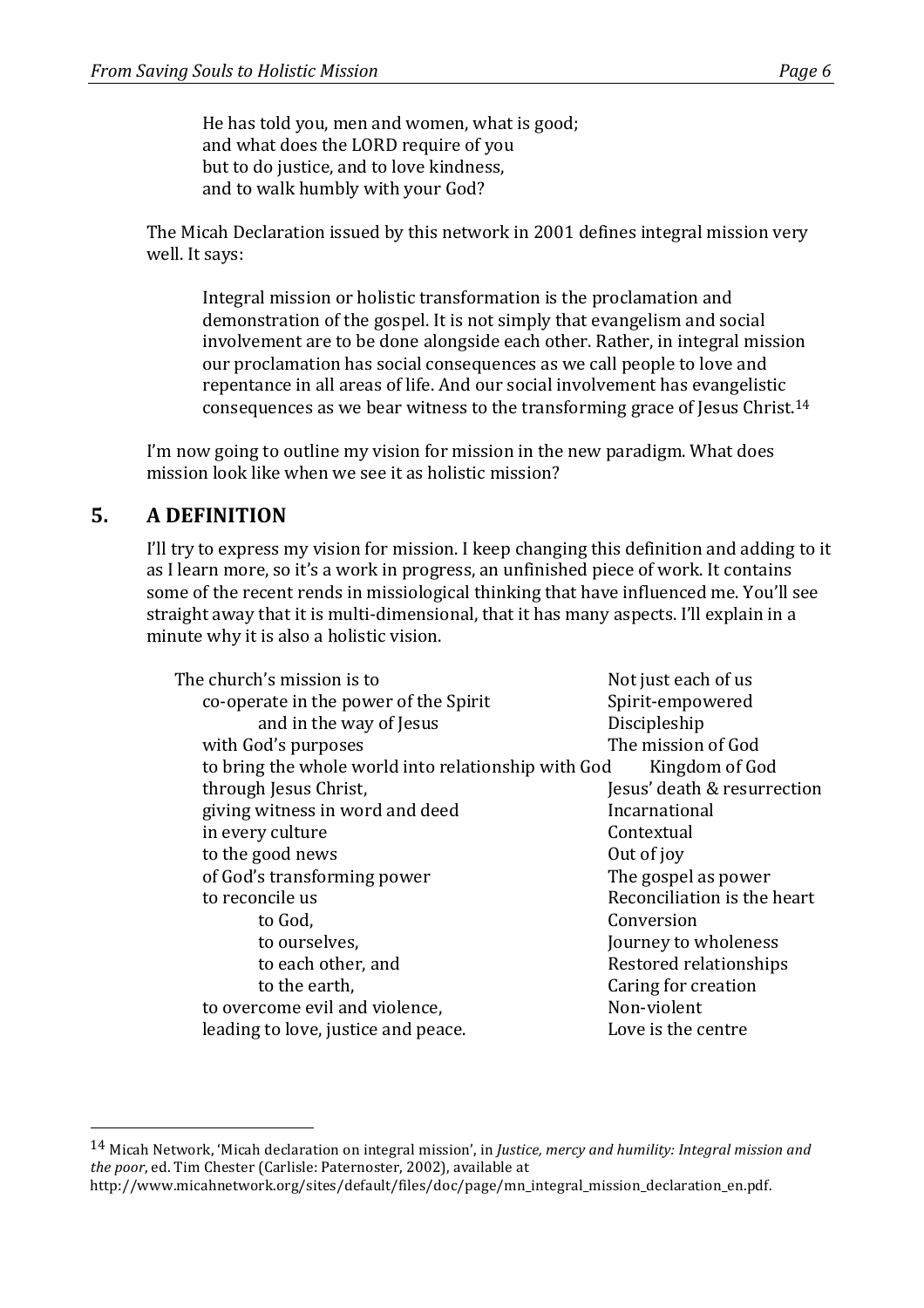# **6. MISSION IS MULTI-DIMENSIONAL**

You'll see in my definition that I've chosen **reconciliation** as the heart of God's mission and therefore our mission. Reconciliation means becoming friends again. It means the setting right of relationships. It means overcoming brokenness. 2 Corinthians 5:19-20 says that in Christ God was reconciling the world to Godself, and that we also are given the task of reconciliation, as representatives of Christ in the world.

I'm going to mention, very briefly, some of the many dimensions of mission as reconciliation. Mission is multi-dimensional in scope and in its tasks.

#### **a. In Scope**

Mission has a wide scope (or range). Consider some of the dimensions.

#### **i.** Reconciling Us to God

The basis of all mission is God's outgoing and forgiving love. Through Jesus Christ God opens the way back to God for us all. In conversion we are reunited with God the source of all life. Our broken relationship with God, due to sin, is overcome and we become like children of God again. The cross and the resurrection are at the centre of Christian mission. There is no easy hope of human reconciliation if we are not also responding to God's transforming power.

#### **ii. Reconciling Us to Ourselves**

At a psychological level, we respond to being reconciled with God by growing into wholeness. Humans suffer from 'alienation,' which means 'being split within' or 'not feeling at home in ourselves'. When our relationship with God, the source of wholeness and freedom, is repaired, we begin on the road to becoming fully human, with a hope that we will experience inner healing and taste the fullness of life and love. 

#### iii. Reconciling Us in Interpersonal Relationships

In 1 Corinthians 3:3 Paul says that as long as the church at Corinth is full of jealousy and quarrelling it is living according to the old ways. 'Be reconciled', he says, 'and let there be no divisions amongst you' (1 Cor 1:10). As Christians we will still have conflict, because we are human, but in God's love there are ways forward, ways to work through the conflict and remain in fellowship.

#### **iv. Reconciling Society and Transforming Social Structures**

We can't expect wider society today to reflect the kingdom of God. But part of the vision of Christian mission is to co-operate with God's mission for all humanity to turn to God's ways. We dream of a time when love and justice will reign in all structures, in all organisations, in all governments and between all nations. Our call to peacemaking has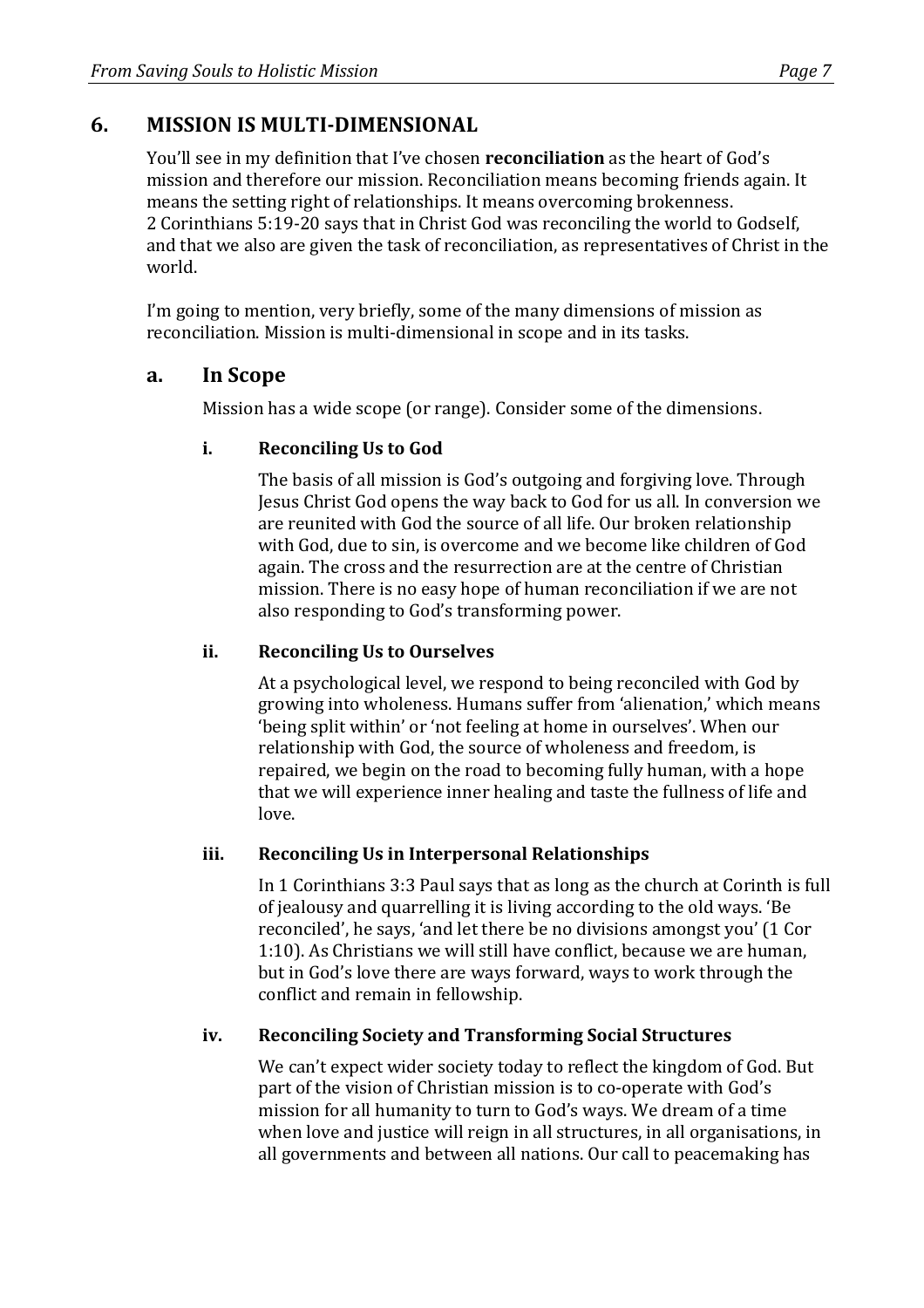this wide scope. We are to work for peace, for justice and for the empowerment of the weak and the voiceless. It is part of our mission

#### **v.** Reconciling Us to Creation

Only recently has missiology begun to realise that God's reconciling purposes include all of creation.<sup>15</sup> The setting-right of relationships includes our relationship to the environment. God's mission has cosmic scope. It is not only personal and spiritual, not only social, but also includes the universe. As Paul writes in Romans 8:18, creation waits with eager longing for God's coming in fullness, for humanity to turn to God and for all relationships to be set right. In practical terms this means that caring for creation is part of Christian mission as well, a new thought for many Christians.

#### vi. But It Is the One Mission: Reconciling the World to God

Even though I've mentioned a few dimensions of mission as reconciliation, it's important to realise that they all flow from the one mission of God to win the universe through love to God's gracious ways. It is one holistic mission.

### **b. In Task**

 

Mission also has many different tasks which all flow from the one mission. We could ask the question, 'How can we best work with God to welcome and build the kingdom of God?' The answers are many and various.

#### **i. Community and Worship as Signs of the Kingdom**

The main reason for worship is to praise and adore God. But true worship has an evangelistic dimension. It will be attractive to those who are not Christians. Praise is a part of mission, because God's name is held up before everyone as worthy. So true worship is a sign of the kingdom.

It is the same with the way Christians live together and support each other. An open and inclusive Christian community where the weak are supported and there is practical care for each other is a strong sign of the kingdom. Like good worship, it has an evangelistic dimension. We practise community because we are called to be the body of Christ, to enjoy the love which is the sign of God's presence amongst us. But in the process we witness in word and deed to the kingdom of God.

So community and worship, aspects of ministry, are also aspects of mission.

<sup>&</sup>lt;sup>15</sup> Ross Langmead, 'Ecomissiology', *Missiology* 30 (2002), available at http://repository.mcd.edu.au/74/1/2002 IA Langmead Ecomissiology.pdf.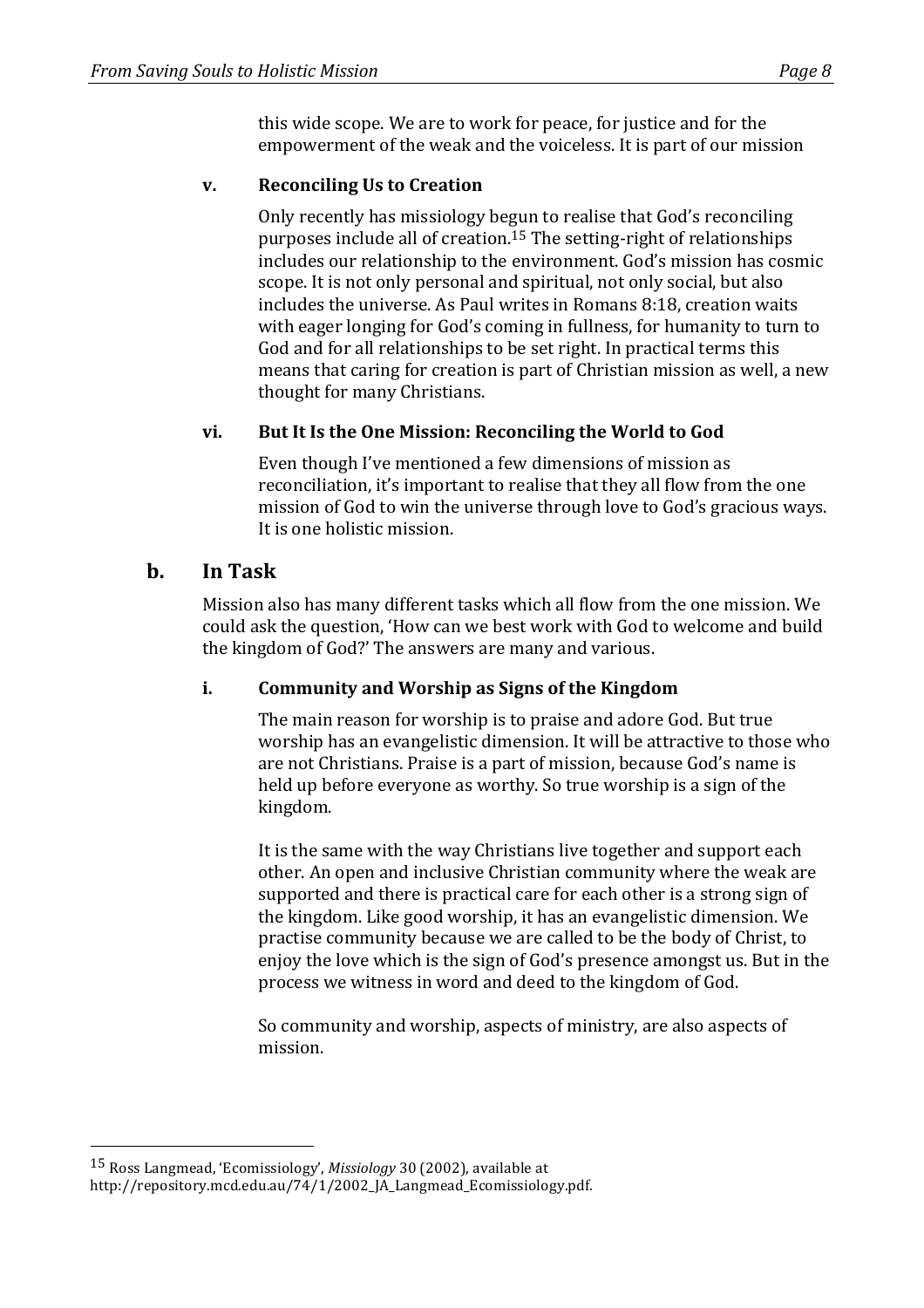#### **ii. Evangelism**

Mission includes the telling of the gospel, not just the living of it. Good news isn't good news if people don't hear it ('How are they to hear if there is no-one to proclaim him?', we read in Romans  $10:14$ ). Evangelism, like mission, has a bad reputation in some circles because often evangelists have been too strong, too aggressive. In my culture Australians don't like strangers coming up to them and talking about religion. They don't like people preaching on street corners or knocking on their doors.

But one of the trends in missiology is that evangelism is being seen in a new light. Evangelism can be conversation and dialogue. It can be gentle and sensitive. It can be natural and simple. It is mission in Christ's way.

#### **iii. Dialogue**

Across the world missiology is realising what you in Myanmar have probably realised all along, that mission takes place in the context of many religions. There is no room for assuming we are the only ones who seek God and that the rest of the world lives in total darkness. We are surrounded by believers of other faiths. I suggest that the appropriate way for Christians to relate to believers of other faiths is dialogue, that is, respectful and open conversation.

#### **iv. Compassion**

Another dimension of mission is care for the poor and the needy. As we read in Matthew 25, when we clothe the naked, feed the hungry and visit those in prison, we are serving Christ himself. Showing love to others in need is actually part of our worship. We follow Jesus, who was so often moved by compassion for the people  $(Mt 9:36, 14:14, 15:32,$  $20:34$ , Mk  $6:34$ ,  $8:2$ , Lk  $7:13$ ). Caring for others is one of the central ways in which we show what God is like.

#### **v. Justice Seeking**

Justice is similar to compassion, except that it is love translated into social structures. Justice goes further than love between individuals and seeks fairness in the rules that govern society. Love becomes fairness when people are treated well and equally by organisations and by governments. Justice says that everybody gets to have a say in how things are run. Nobody has their rights trampled. Nobody's voice is silenced. Nobody is stopped from expressing what they see as the truth. The Bible is full of God's calls for justice, particularly in the Prophets and in Jesus' teaching, and seeking justice is another dimension of Christian mission, even though it can be very costly.

#### **vi. Peacemaking**

'Blessed are the peacemakers', says Jesus in Matthew 5:9. But the church has not always made the link between the non-violent way of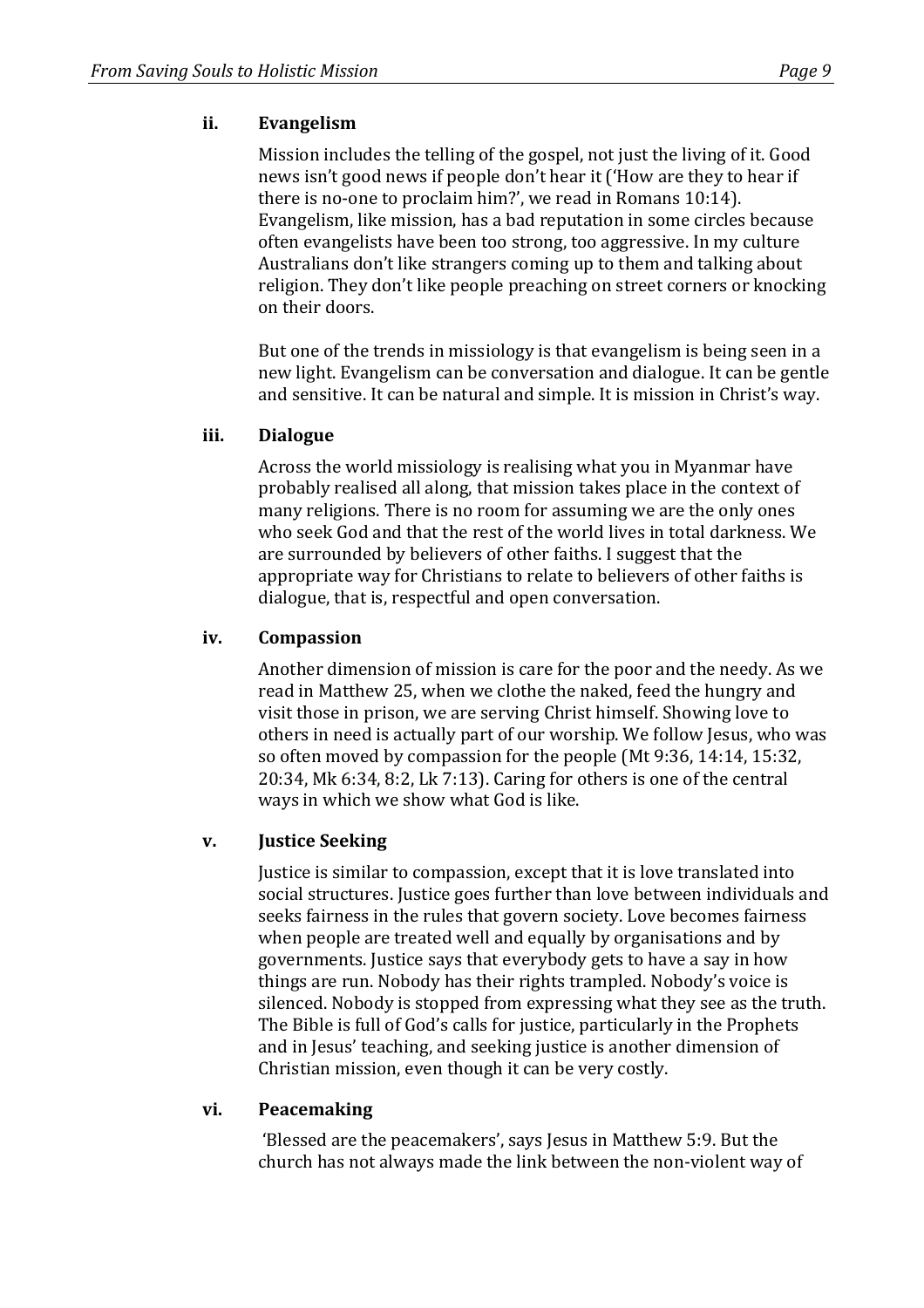Jesus and our mission in the world. 'Love your enemies and pray for those who persecute you', Jesus said in Matthew 5:44. Of course we have to insist that there is no peace without justice, but the call to build peace between nations is an urgent part of Christian mission. It is a costly, ongoing, complicated and often discouraging dimension of mission, but in our world it is so important.

#### **vii. Ecological concern**

I've already mentioned caring for creation as part of God reconciling the world to Godself, so I won't say more here.

#### **viii.** But It Is the One Mission: Witnessing in Word and Deed to God's **Kingdom**

All of the tasks I've mentioned are a little different, but they overlap and are all expressions of the one mission, making the Good News visible in our words and deeds. We can't separate our speaking from the way we live. We can't separate evangelism from seeking justice.

I know that evangelicals have tended to treat evangelism and justice as two separate aspects of mission.

There was a conference of evangelical theologians in Grand Rapids in the United States in 1982 on the relationship between evangelism and social responsibility. The way they saw it was that evangelism and social responsibility are partners, like the two arms of a pair of scissors or the two wings of a bird.<sup>16</sup> But I would argue that they are much more intertwined that that. They are not 'one-each-side', separate or quite different. They are expressions of the one mission, facets of the one diamond. This is what I mean by holistic mission.

Evangelicals have recently made a stronger statement on how evangelism and social action are both part of expressing the good news. There was a meeting in August 2007 in Philadelphia organised by the Theological Commission of the World Evangelical Fellowship, where everyone agreed on a statement, called the Philadelphia Statement. In it we find these words:

We Evangelical Christians must repent of our failure to live as a community of faith that demonstrates the kingdom of God. Then we must commit ourselves to the common life of faith and action

<sup>&</sup>lt;sup>16</sup> *Evangelism and social responsibility: An evangelical commitment*, Grand Rapids Report No.21, Consultation on the Relationship between Evangelism and Social Responsibility (CRESR) (Wheaton, IL: Lausanne Committee on World Evangelization and the World Evangelical Fellowship, 1982), available at http://www.lausanne.org/alldocuments/lop-21.html; James A Scherer, *Gospel, church and kingdom: Comparative studies in world mission theology* (Minneapolis: Augsburg, 1987), 184.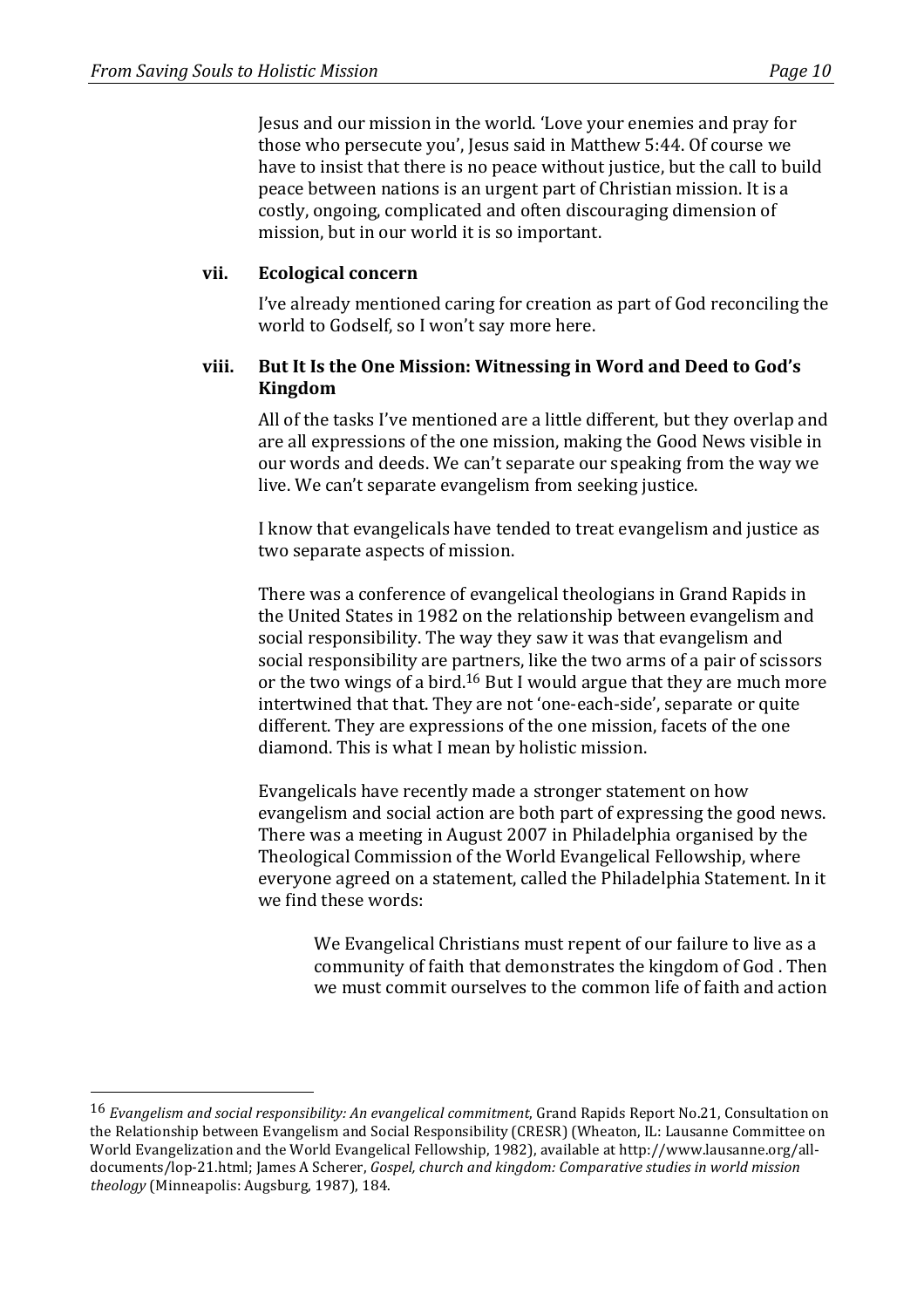which will lead to a transformation of the world in which we  $l$ ive  $17$ 

# **7. MISSION IS HOLISTIC**

### **a. Holistic Mission: The Whole Is Greater Than the Parts**

Holism is the belief that the whole is greater than the sum of the parts.<sup>18</sup> It is the belief that the parts are not as significant in themselves as they are when taken together. It is a way of talking that always returns to the whole in order to understand the parts. It emphasises how interrelated things are.

You can see why the multi-dimensional view of mission I've been presenting is holistic. I'll quote Lesslie Newbigin to sum it up:

We are not talking about one sector of human affairs, one aspect of human life, one strand out of the whole fabric of world history; we are talking about the reign and about the sovereignty of God over all that is, and therefore we are talking about the origin, meaning, and end of the universe and of all [human] history within the history of the universe.<sup>19</sup>

# **b.** Mission is Founded on the Unity of the Three-in-one God

The mission of God flows from the very nature of God, which is mutual love. We experience God as three in one: Creator, Redeemer and Sustainer, but in total harmony and in perfect relationship. It is from this vision that mission arises. Mission is holistic, that is, many and varied but also one, because God, it seems to us, experiences difference and yet also unity within Godself.

### **c. An Ecological View of Mission: Relationships Are the Foundation of Reality**

In Western culture there is a new ecological sense of reality, which has been present in many other cultures for centuries. Ecology studies the relationships between things. It sees things in systems. It sees everything as interconnected, related. For a while Western culture saw things as separate, material things, like atoms or like little balls bouncing around in the universe. Now there is a growing understanding that at the very heart of reality, at the very foundation of life is relationship. This view meets Christian theology well, because at the heart of God's mission is the restoration of relationship.

 

 $17$  World Evangelical Alliance Theological Commission, 'A statement on evangelical social engagement: The Philadelphia Statement, August 2007', *World Evangelical Alliance*, 

http://www.worldevangelicals.org/tcstatements/, 2007, Accessed 8-10-12.

<sup>18</sup> Iohn Stott. The contemporary Christian: An urgent plea for double listening (Leicester, UK: Inter-Varsity Press, 1992), 337.

<sup>&</sup>lt;sup>19</sup>Lesslie Newbigin, *The open secret: Sketches for a missionary theology* (London: SPCK, 1978), 32; cited in Ken Gnanakan, *Kingdom concerns: A theology of mission today* (Leicester, UK: Inter-Varsity Press, 1993), 115.